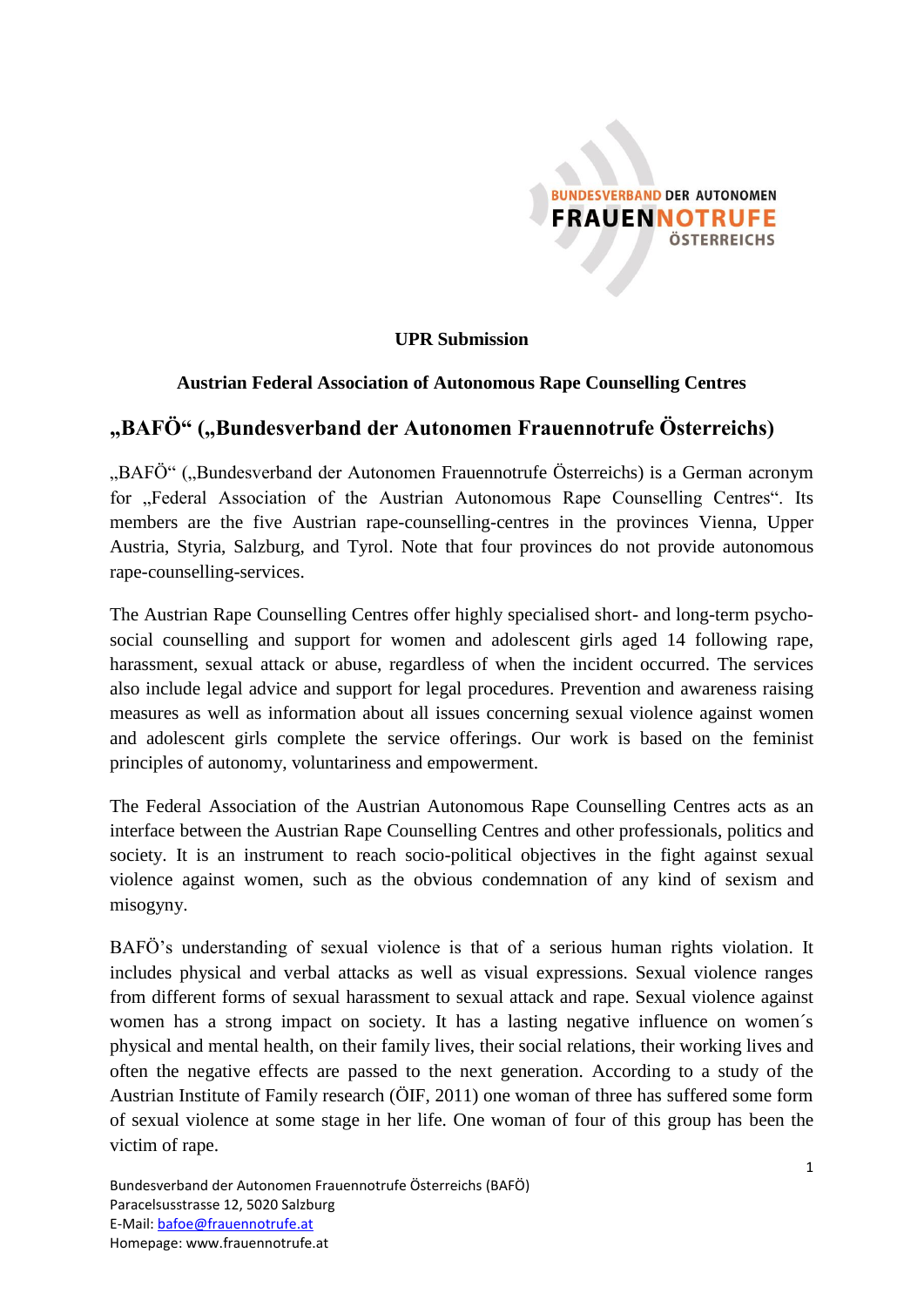# **The Council of Europe Convention on Preventing and Combating Violence against Women and Domestic Violence**

On 14th of November 2013 Austria ratified The Council of Europe Convention on Preventing and Combating Violence against Women and Domestic Violence (Council of Europe Treaty Series No 210, "Istanbul Convention"). The so-called "Istanbul Convention", entered into force on the  $1<sup>st</sup>$  of August 2014, Austria is thus obliged to implement the provisions contained therein.

### **The purposes of the "Istanbul Convention"** (Chapter 1, Article 1) are inter alia to:

- protect women against all forms of violence<sup>1</sup>, and the prevention, prosecution and elimination of violence against women;
- contribute to the elimination of all forms of discrimination against women and promote substantive equality between women and men, including by empowering women;
- design a comprehensive framework, policies and measures for the protection of and assistance to all victims of violence against women and domestic violence.

### In **Article 9 - Non-governmental organisations and civil society** - the "Istanbul Convention" requires that

 Parties shall recognise, encourage and support, at all levels, the work of relevant nongovernmental organisations and of civil society active in combating violence against women and establish effective co-operation with these organisations.

### In **Article 22 - Specialist support services** – it is said that

 Parties shall take the necessary legislative or other measures to provide or arrange for, in an adequate geographical distribution, immediate, short- and long-term specialist support services to any victim subjected to any of the acts of violence covered by the scope of this Convention.

**.** 

<sup>&</sup>lt;sup>1</sup>, Violence against women" is understood as a violation of human rights and a form of discrimination against women and shall mean all acts of gender-based violence that result in, or are likely to result in, physical, sexual, psychological or economic harm or suffering to women, including threats of such acts, coercion or arbitrary deprivation of liberty, whether occurring in public or in private life"(Article 3).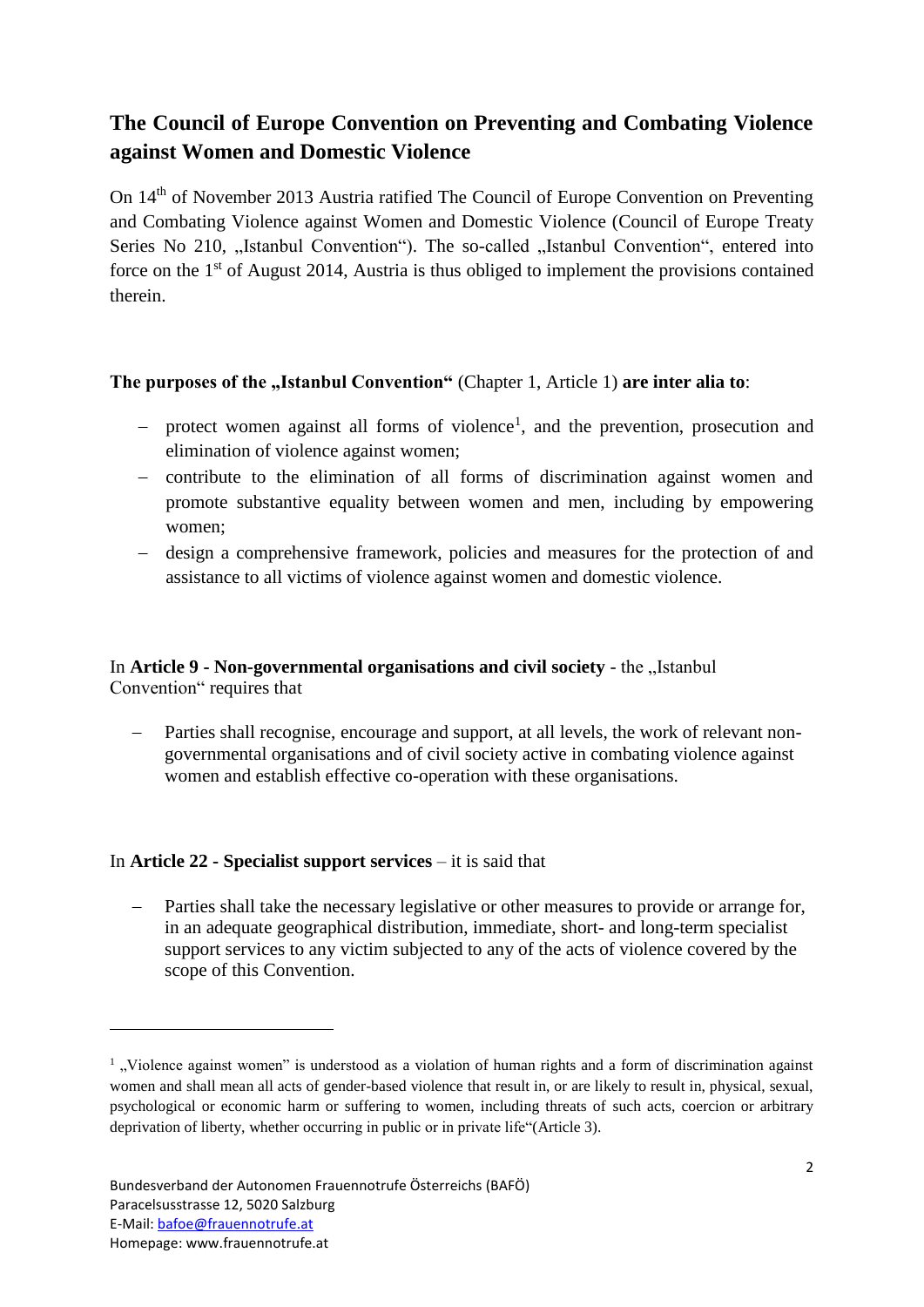# **The current situation in Austria regarding sexual violence against women**

### **1. Individual support for the victims**

Of Austria's nine provinces only five provide for rape-counselling-centers. Although funded by the federal state, the provinces and the communities, there is no long-term security and each has to regularly advocate and secure the necessary funding.

Women and adolescent girls who have experienced sexual violence often feel guilty and frequently also experience a great deal of shame. Many of our clients have not shared their experience with another person. When their families, friends and other persons from the context of their lives hear about it, they are shocked and often they blame the victims for what happened because they refuse to realise that sexual violence is a permanent threat that affects all women, no matter their age, socio-economic status, level of qualification or education, whether they are perceived as looking "sexy", or not. Furthermore, sexual violence can happen everywhere, any time: in sports, at work, at home, on the street, at a concert, at the doctor`s, at school, at university, on holiday, etc.

Because of these specific challenges in dealing with sexual violence against women compared with other forms of violence – it is essential that victims and relevant persons of their social environment have access to specialised psycho-social counselling in qualified and appropriate rape-counselling-centres.

### **Our work is thus dependent on:**

- Adequate funding of existing specialised Austrian Autonomous Rape Counselling Centres for women and adolescent girls affected by sexual violence.
- Sufficient funding of the Federal Association of the Austrian Autonomous Rape Counselling Centres (BAFÖ).
- Funding of at least one Autonomous Rape Crisis Centre in each of the remaining four Austrian provinces (Carinthia, Lower Austria, Vorarlberg, Burgenland).

### **2. Problems in the judicial proceedings for sexual violence**

In Austria all victims of violence have a legal claim to psychosocial and legal support. This support does help our clients to make it through the criminal proceedings by making the process more bearable. The problem is that most of the judicial proceedings for sexual violence are concluded early, the conviction rate for rape is 11,3 % of those cases report to the police.<sup>2</sup> So most of our clients regret having made a report to the police and many of them even stop believing in the rule of law and our judicial system, respectively following such a process. They feel deeply offended and report feeling treated like defendants, not like victims.

<sup>1</sup> <sup>2</sup> Ministry of Interior: Statistics on Crime 2013.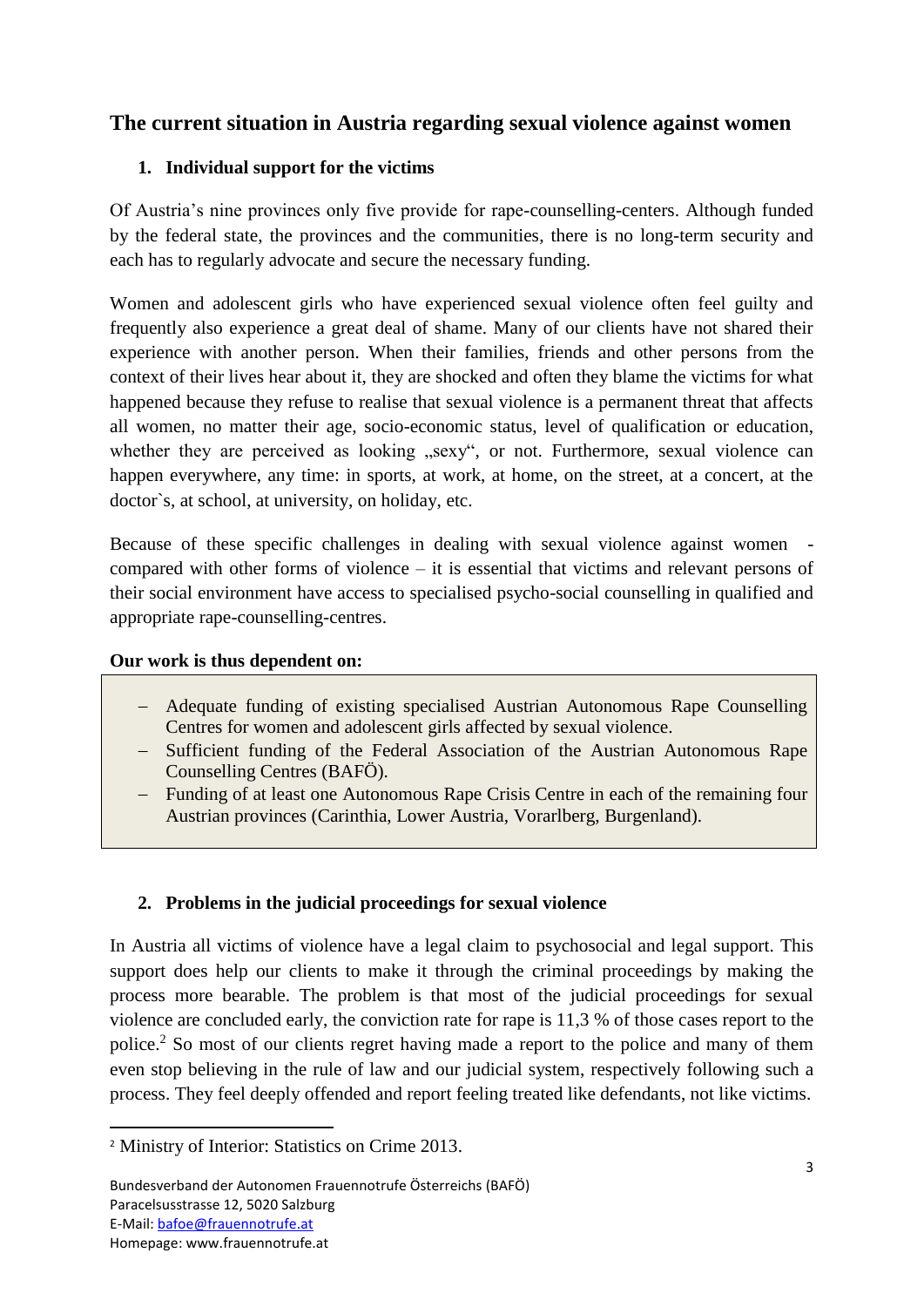To improve the situation it is necessary that the responsible members of the police, the judicial system and the health care system have basic knowledge about the specific dynamics, the impact and the effects of sexual violence. In dealing with the victims such knowledge is on the one hand a potential opportunity to increase the conviction rate for sexual violence and on the other hand it can help to avoid re-traumatisation of the victims and to protect the responsible professionals of the risk of secondary traumatisation.

### **Recommendations:**

- Funding of obligatory trainings focused on sexual violence against women for members of the police, the judicial system and the health care system held by experts of specialised counselling centres for women and girls affected by sexual violence.
- Reliable relay of accurate information about specialised counselling centres for women and girls affected by sexual violence by members of the police, the judicial system and the health care system.

### **3. Unwanted pregnancy as a possible consequence of non-consensual sex**

Unwanted pregnancy is a possible consequence of non-consensual sex. In Austria abortion is exempt from punishment within three months of conception. Frequently, abortions are offered mainly in private clinics at high expense because most of the public hospitals do not offer the service. Furthermore, in women are attacked, harassed and stalked by aggressive anti-abortion activists around the vicinity as well as in front of private clinics known to offer abortions.

#### **Recommendation:**

Legal claim to safe abortions free of charge in accessible public hospitals.

### **4. The importance of research on sexual violence**

Sexual violence against women touches all of us. The analysis of sexual violence confronts us with gender stereotypes and sexism, among others. Sexual violence triggers fear, helplessness, anger, defense behaviour and disbelief. Despite the important progress modern societies have made in the field of equality between men and women, sexism and sexual violence run like a common thread through public and private spheres, sometimes obvious, sometimes seemingly invisible. The attitudes that permeate society contribute largely to the violence girls and women experience, it is so engrained in our culture that countering it is difficult.